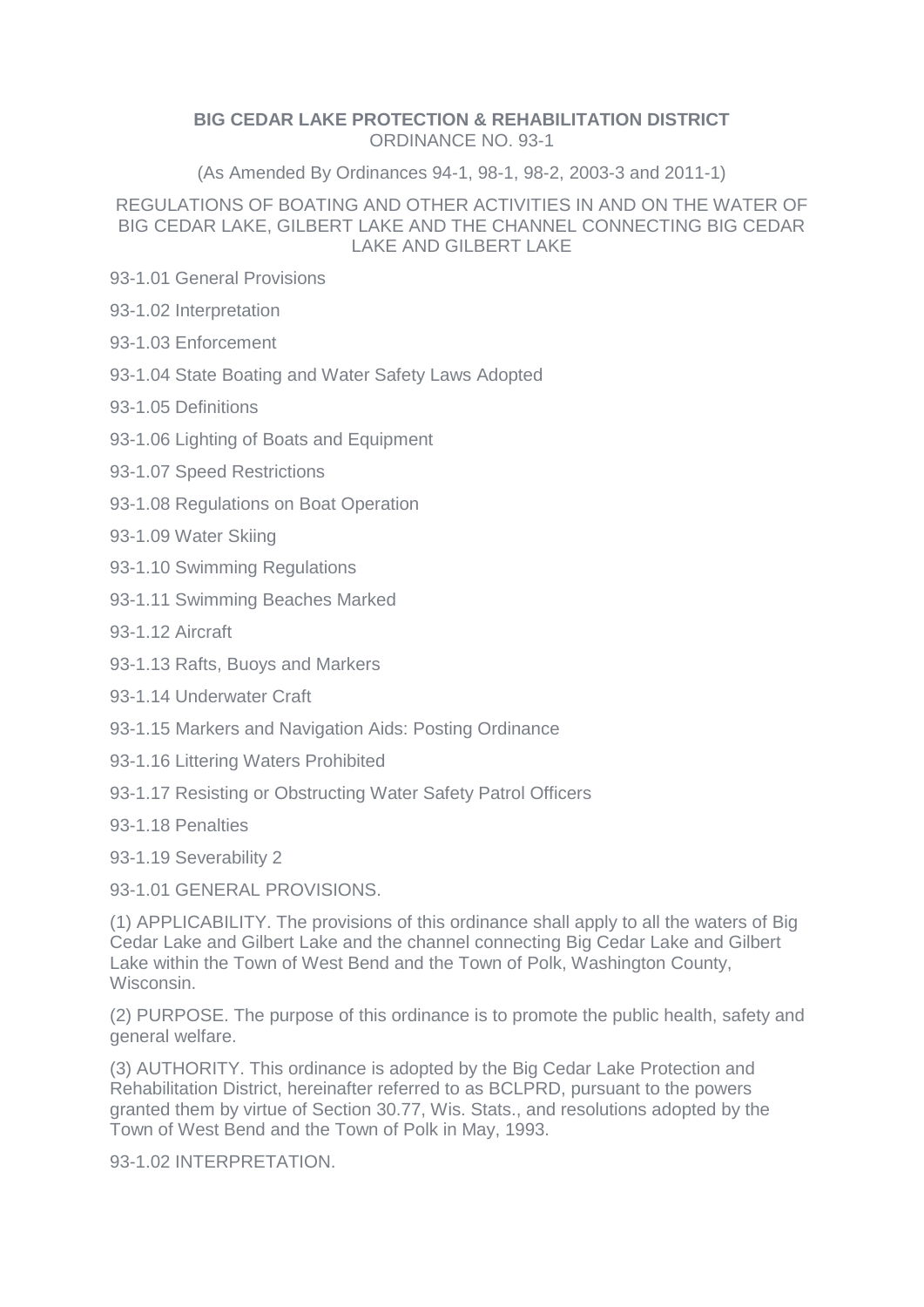The sections of this ordinance pertaining to the use, operation or equipment of boats and other vehicles as well as the activities which are regulated by Sections 30.50 to 30.71, Wis. Stats. and the rules and regulations of the Department of Natural Resources established pursuant thereto, shall be construed and interpreted, if possible, to be consistent with and not contrary to said statute sections, rules and regulations, nothing to the contrary herein notwithstanding.

## 93-1.03 ENFORCEMENT

(1) The provisions of this ordinance shall be enforced by the Water Safety Patrol Officers hired or contracted for by the BCLPRD.

(2) Sections 30.79(l)(b), (3) and (4), Wis. Stats., are adopted herein by reference.

(3) The Chief and other members of the BCLPRD Water Safety Patrol shall be appointed by the Commissioners of the BCLPRD.

93-1.04 STATE BOATING AND WATER SAFETY LAWS ADOPTED.

State boating and water safety laws as found in Sections 30.50 through 30.71 of the Wisconsin Statutes and in the rules and regulations of the Department of Natural Resources established pursuant to said statutory provisions are adopted herein by reference, including those laws or rules and regulations adopted therein by the State or the Department of Natural Resources subsequent to the enactment of this ordinance. Any act required to be performed or prohibited by the provisions of any said statute, rule or regulation adopted herein by reference is required to be performed or prohibited by this ordinance. 93-1.05 DEFINITIONS.

(1) WATER TRAFFIC. All moving objects controlled by man or his agencies on the surface of the lakes.

(2) PERSON. Includes an individual, firm, partnership, corporation or any other association of individuals organized together for any purpose whatsoever.

(3) WATER SKIING and WATER SKIER. Being towed or the one being towed, respectively, on water skis, aquaplane or some similar device by a motorboat.

The definitions as set forth in Sec. 30.01, Wis. Stats., are incorporated herein by reference as though fully set forth herein, except as follows: (4) WATER TRAFFIC LANES. The water traffic lane is the surface of the lake that is beyond 150 feet distant from and parallel to the shore or 100 feet distant from the projecting extremities of any pier, wharf or other structure built in or over the water, or the greater thereof, provided, however, that on any part of said lake where the distance between the opposite shores is such that the foregoing formula is impossible or impracticable in application, then the water traffic lane shall be as indicated by buoys placed for that specific purpose.

(5) SLOW-NO-WAKE SPEED. When used herein, slow-no-wake speed shall mean that speed at which a boat moves as slowly as possible while still maintaining steerage control.

(6) PERSONAL WATERCRAFT. Personal watercraft shall mean a motorboat that uses an inboard motor powering a water jet pump or a caged propeller as its primary source of motive power and that is designated to be operated by a person standing on, kneeling on or sitting astride the watercraft.

(7) BOAT, WATERCRAFT. Boat or Watercraft means every description of watercraft used or capable of being used as a means of transportation on water, except a seaplane on the water and a fishing raft.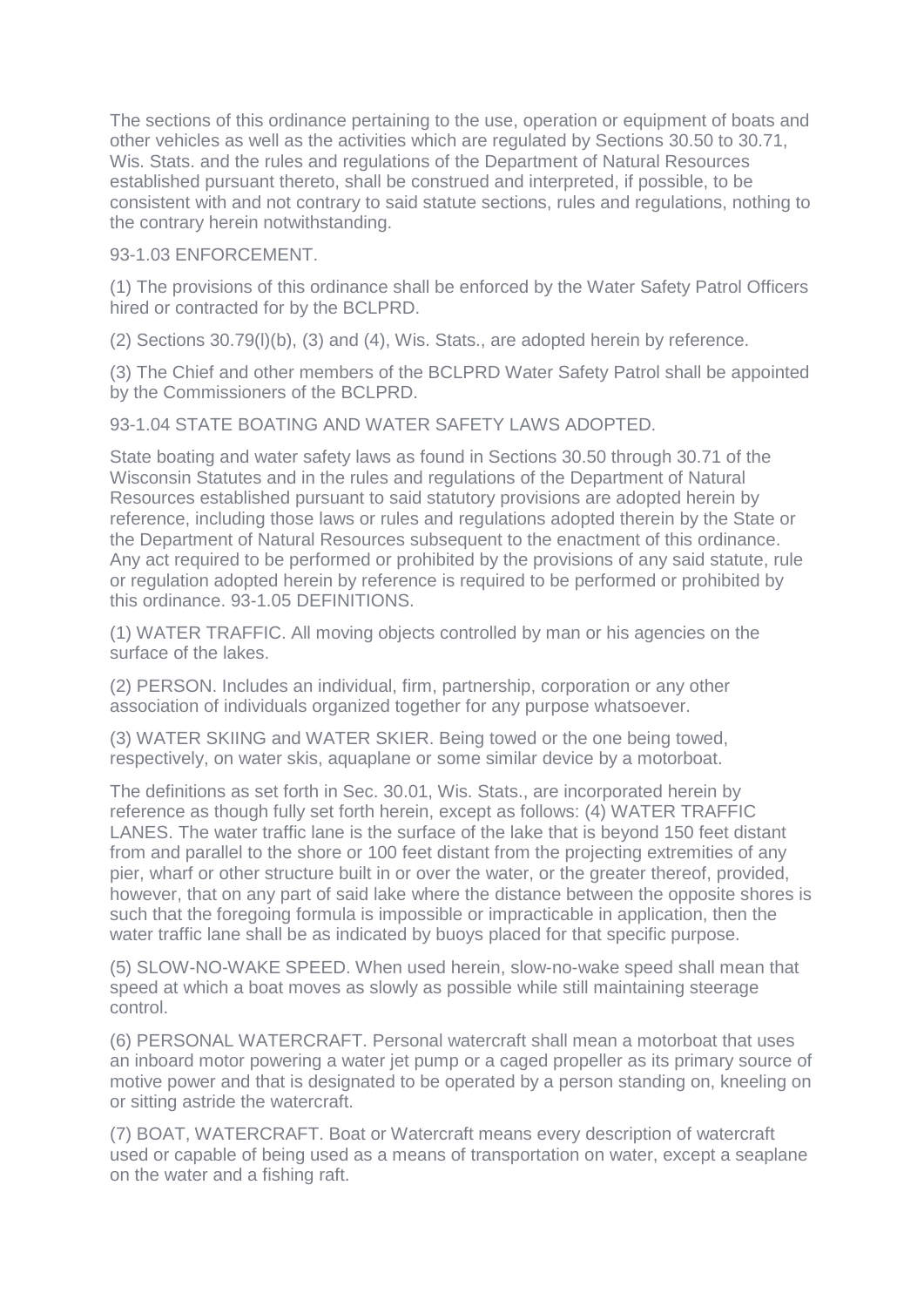(8) MOTORBOAT. Motorboat means any boat equipped with propulsion machinery, whether or not the machinery is the principal source of propulsion.

(9) TUBE. An inflatable or solid device on which a person is or persons are towed by a motorboat.

93-1.06 LIGHTING OF BOATS AND EQUIPMENT.

(1) MOORING LIGHTS REQUIRED. No person shall moor, drift or anchor any boat, raft, buoy or other floating object in the traffic lane from sunset to sunrise unless there is prominently displayed thereon a white light. 93-1.07 SPEED RESTRICTIONS.

(a) Monday Through Friday.

8:00 A.M. to the earlier of 8:00 P.M. or sunset 35 m.p.h. maximum

The earlier of 8:00 P.M. or sunset to 8:00 A.M. 10 m.p.h. maximum

(b) Saturdays, Sundays and Legal Holidays.

8:00 A.M. to 6:00 P.M. 35 m.p.h. maximum

6:00 P.M. to 8:00 A.M. 10 m.p.h. maximum

(2) SPEED OUTSIDE OF WATER TRAFFIC LANES. When moving in waters that have not been designated as the water traffic lane, the operating speed shall be slow-no-wake speed.

(1) SPECIFIC LIMITS: (3) REDUCED SPEED IN WATER TRAFFIC LANES. When moving in waters that have heretofore been classified as the water traffic lane and it is necessary to approach closer than the prescribed distances set forth in this ordinance to a moored boat, a slow moving boat, a flag or marker warning of subsurface activity, or a swimmer, the operating speed shall be slow-no-wake speed.

(4) SPEED IN MARKED WEED BED AREAS. When moving in waters that are marked as weed bed areas, the operating speed shall be slow-no-wake speed.

5) REDUCED SPEED ON GILBERT LAKE. When moving in the waters known as Gilbert Lake, including the channel between Gilbert Lake and Big Cedar Lake, the operating speed shall be slow-no-wake speed.

93-1.08 REGULATIONS ON BOAT OPERATION.

(1) DISTANCES. No motorboat shall pass within 100 feet of a moored boat, swimmer (unless accompanying the swimmer) or skin diver's marker (unless part of the skin diving operation), unless existing circumstances require it. Then, in such event, such passing must be made at a slow-no-wake speed and in a manner so as to not interfere with or endanger the occupants of such moored boat, swimmer or skin diver

(2) PASSENGER CAPACITY AND SAFETY. (a) Capacity. All boats for rent or hire shall have stenciled or painted on the rear seat thereof the maximum safe carrying capacity of such boat.

(b) Seaworthiness. Every owner of a boat for hire or rent shall be personally responsible for the seaworthiness of his boat.

(3) SPECIAL REGULATIONS IN THE PENINSULA NARROWS.

a) The Peninsula Narrows is that portion of Big Cedar Lake lying east of the peninsula which extends from Government Lots 2 and 3 in the SE 1/4 of the NE 1/4 and NE 1/4 of the SE 1/4 of Section 30 and is situated in the SW 1/4 of the NW 1/4 and the NW 1/4 of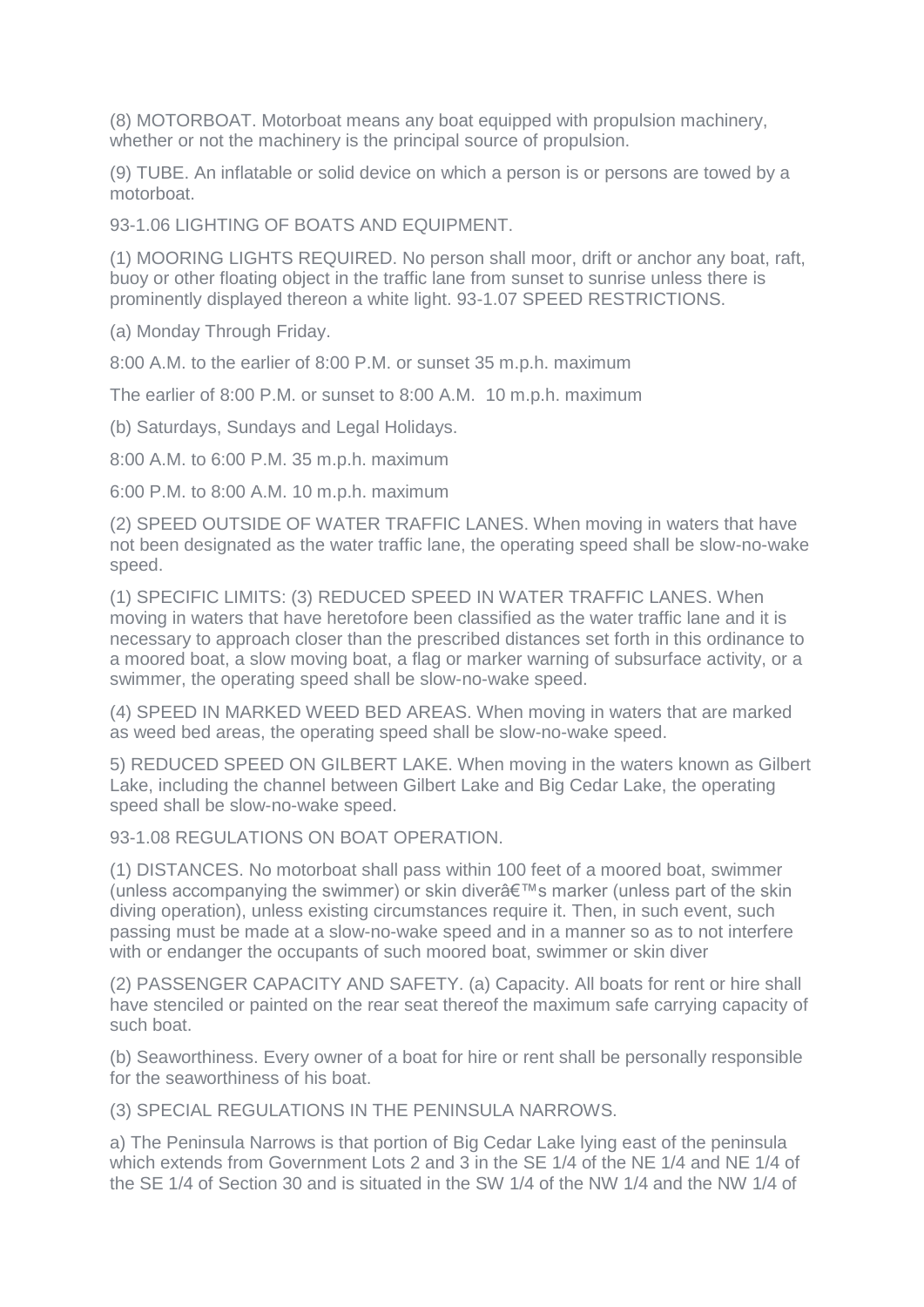the SW 1/4 of Section 29, Township 11 North, Range 19 East, Town of West Bend, Washington County, State of Wisconsin. Said waters are further bounded on the south by a line running due east from the southernmost tip of said peninsula and on the north by a line running due east from the northernmost tip of said peninsula.

b) All motorboats operating in the water traffic lane in the Peninsula Narrows shall operate to the right side of the mid-channel marker buoys.

c) No person shall operate a boat towing a person or persons on water skis, aquaplanes, tubes or other similar devices within the Peninsula Narrows at any time.

(4) TIGHT CIRCULAR AND PROLONGED REPETITIVE OPERATION OF MOTORBOATS. No person may operate a motorboat repeatedly in a tight, circuitous course, or in a prolonged, repetitive manner in the same area of the lake.

(5) OPERATION OF A CERTAIN WATERCRAFT ON GILBERT LAKE.

a) No person may operate a personal watercraft or other jet powered watercraft or a motorboat powered by a propeller not fully submerged in the water in the channel leading from Big Cedar Lake to Gilbert Lake or on Gilbert Lake at any time, unless that person possesses a currently valid permit issued by the Board of Commissioners pursuant to paragraph (b) or is authorized pursuant to paragraph (c).

b) A person may apply for a permit to operate a personal watercraft or other jet powered watercraft or a motorboat powered by a propeller not fully submerged in the water in the channel leading from Big Cedar Lake to Gilbert Lake or on Gilbert Lake by submitting a complete application for such permit to the Operations Manager of the District on a form prescribed by the District. The Board of Commissioners shall make a decision on the permit application within 30 days after receipt of the complete application. The Board of Commissioners may grant and issue a permit under this paragraph if it determines that:

i) the permit is necessary to prevent undue hardship to the applicant; or

ii) the applicant has demonstrated other good cause for issuance of the permit.

(c) This section does not apply to persons engaged in the provision of emergency services or law enforcement.

(6) DECLARATION OF HIGH WATER EMERGENCY AND IMPOSITION OF A TEMPORARY SLOW, NO WAKE SPEED LIMIT ON ALL OF BIG CEDAR LAKE AT ALL TIMES.

a) When the water level exceeds the ordinary high water mark on the dam in the northeast corner of Timmers Bay by at least 4 inches, the Commissioners of the BCLPRD will meet and may declare that a high water emergency exists on all of Big Cedar Lake. If a high water emergency is declared by the Commissioners, no person shall at any time operate a boat at a speed faster than slow-no-wake in the waters of Big Cedar Lake during such high water emergency.

b) When the water level returns to a level that is 4 inches or less above the ordinary high water mark on the dam in the northeast corner of Timmers Bay, the high water emergency will be considered as rescinded and the restrictions in subsection a) above will no longer be in effect.

c) The BCLPRD will post a notice of the existence and removal of a high water emergency at the launch ramps on Big Cedar Lake and it will also notify the local media of the existence and removal of a high water emergency.

(8) POWER LAUNCHING AND RETRIEVING PROHIBITED.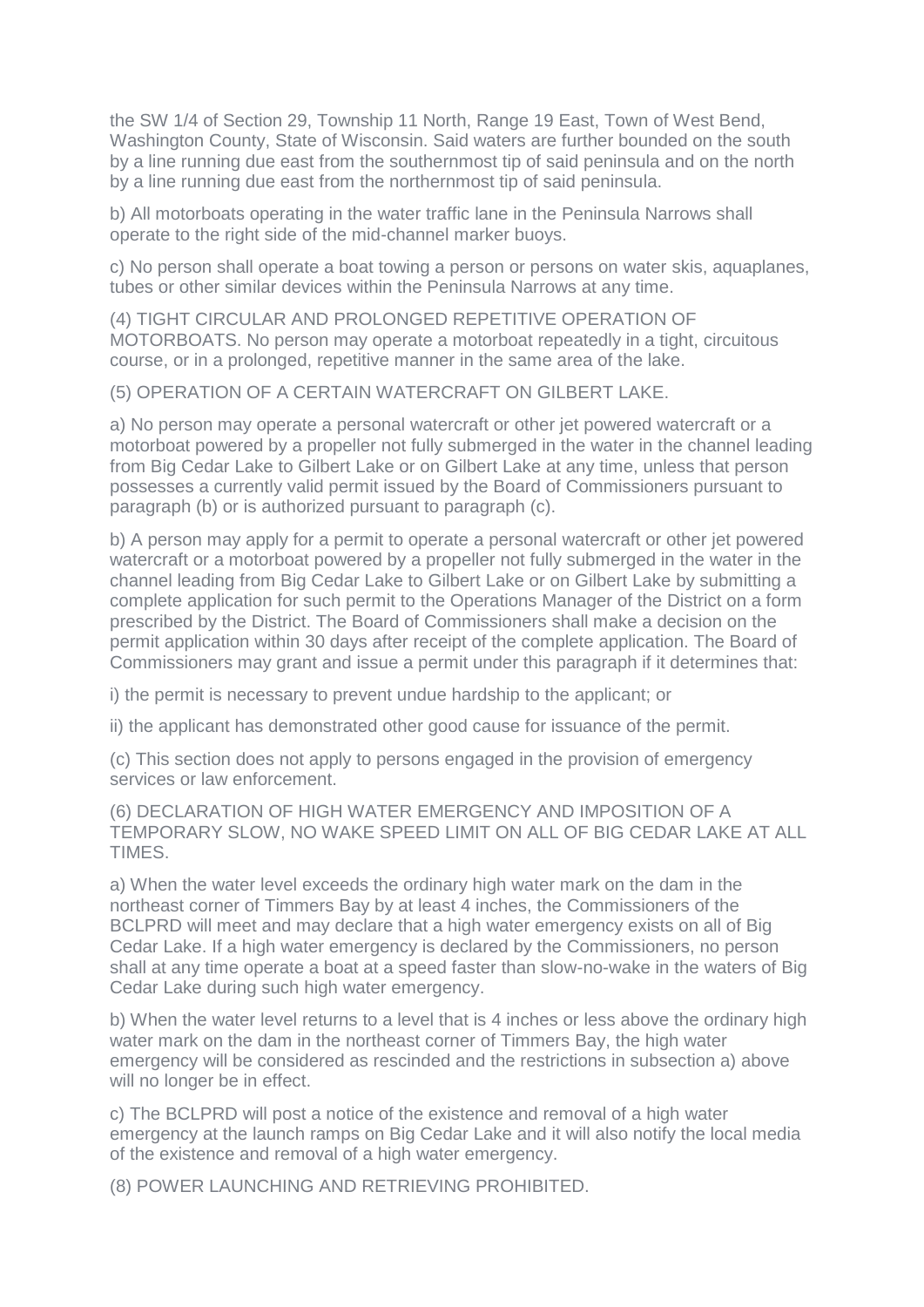No person shall launch or retrieve a motorboat off or onto a trailer at the Big Cedar Lake Protection and Rehabilitation District Gonring Drive Boat Launch unless the motorboats motor is turned off or the motor is being operated in its neutral gear. No person shall have the motorboat's motor operating in a gear other than neutral while engaged in the act of retrieving a motorboat onto a trailer after the motorboat is at rest on the trailer.

#### 93-1.09 WATER SKIING.

(1) HOURS OF OPERATION. No person shall operate a boat for the purpose of towing a water skier, aquaplane, tube or similar device, or engage in water skiing, or aquaplaning, tubing or similar activity except during the following hours on the following days on Big Cedar Lake:

Monday through Friday 8:00 A.M. to the earliest of 8:00 P.M. or sunset

Saturdays, Sundays & Holidays (Memorial Day, July 4 & Labor Day) 8:00 A.M. to 6:00 P.M.

(2) NUMBER OF LINES TOWING SKIERS, AQUAPLANERS OR PERSONS ENGAGING IN SIMILAR ACTIVITIES, OR TOWING TUBES OR SIMILAR DEVICES. On Saturdays, Sundays and Holidays (Memorial Day, July 4 and Labor Day), no motorboat operator shall tow more than one line towing a water skier, aquaplaner or person engaging in similar activities, or towing tube(s) or similar devices. On Mondays through Fridays, unless on a Holiday (Memorial Day, July 4 and Labor Day), the towing of 2 lines by a motorboat towing water skiers, aquaplaners, or persons engaging in similar activities or towing tubes or similar devices shall be allowed.

(3) AIRBORNE DEVICES PROHIBITED. No motorboat operator shall tow any water skier, aquaplaner, or person engaged in similar activity, or tow any tube or similar device using or equipped with any airborne devices, i.e., kite, sail, plane or other device designed to lift such skier, aquaplaner, or person engaged in similar activity, or such tube or similar device above the surface of the water for a sustained period of time.

# 93-1.10 SWIMMING REGULATIONS

(1) WATER TRAFFIC LANE. No person shall swim in the water traffic lane unless he/she is accompanied by a manned boat capable of carrying such swimmer, unless more than one swimmer is swimming in a group and the manned boat accompanying the group of swimmers has the capacity to carry all of the swimmers in the group. No boat operator shall accompany a single swimmer or more than one swimmer swimming as a group in the water traffic lane unless the boat being operated has the capacity to carry the one swimmer or all of the swimmers in the group. In addition, one swimmer or a group of swimmers may swim in the water traffic lane without having a manned boat accompanying the one swimmer or group of swimmers if the swimmer or group of swimmers stay within 50 feet of an unmanned boat that has the capacity to carry the one swimmer or all of the swimmers in the group and the unmanned boat is anchored.

(2) HOURS. No person shall swim in the water traffic lane from sunset to sunrise unless the accompanying boat mentioned in sub. (1) above is properly lighted.

(3) FISH SPAWNING AREA. No person shall skin dive or water ski in any marked fish spawning area.

93-1.11 SWIMMING BEACHES MARKED.

(1) GENERAL. All beaches used by the public shall be identified by markers placed on the outer perimeter thereof by the riparian owner; said markers are to be of a size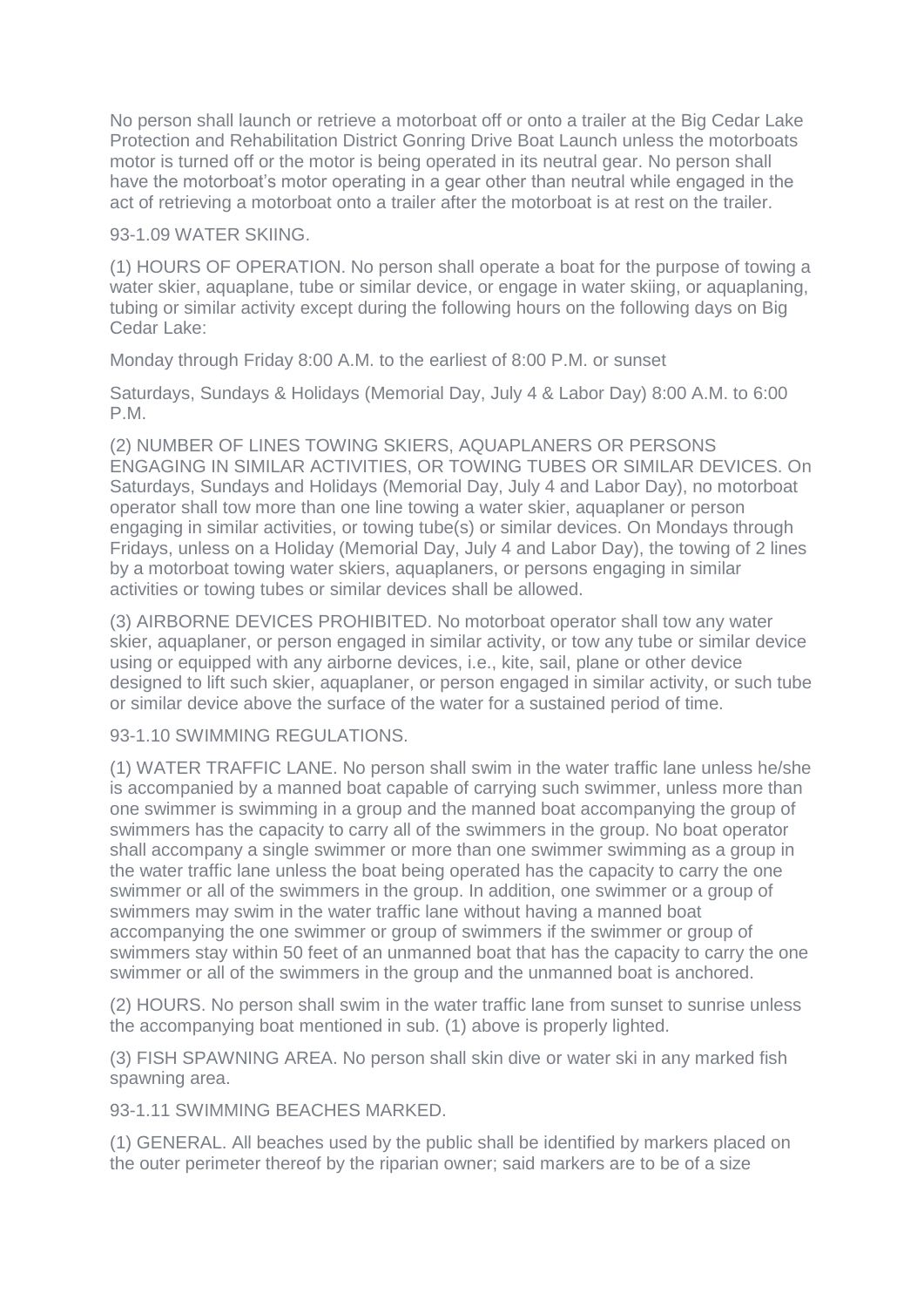normally visible for a distance of 300 feet and securely fastened so as to keep the markers in place and painted as required by sec. 93-1.13 of this ordinance.

(2) BOATS PROHIBITED FROM ENTERING. All boats are prohibited from entering such swimming beach, except a boat used by a lifeguard or safety patrol unit.

#### 93-1.12 AIRCRAFT.

It shall be unlawful for any manned aircraft, whether designed for taking off or landing on water or ice or not, to use any part of any lake for landing or taking off unless the pilot in command has declared an official Mayday emergency situation and a required full report is subsequently made to the Federal Aviation Agency.

#### 93-1.13 RAFTS, BUOYS AND MARKERS.

(1) COLORS. All rafts and stationary platforms, buoys and markers of any kind anchored in the water, except docks and piers, shall be painted in conformity with the color scheme established by the rules and regulations of the Department of Natural Resources. Any such marker which does not comply with such color scheme is deemed an unlawful obstruction of navigable waters and can be removed in accordance with law.

(2) POSITION. All rafts, platforms, buoys and markers shall be anchored so that they shall have at least 12 inches of free board above the water line and so that they will not float or drift in excess of 10 feet in any direction from the position that is directly above their anchor.

(3) SHOALS. If any shoals are marked, the same shall be indicated with markers normally visible for a distance of 300 feet and which are securely fastened to prevent moving and painted in conformity with the color scheme in sub. (1) above.

#### 93-1.14 UNDERWATER CRAFT.

No person shall engage in any activity employing a craft capable of operating below the surface of the water unless such craft submerges and surfaces in that area of the surface of the lake that has not been designated herein as the water traffic lane, or submerges or surfaces in the water traffic lane within a radius of 50 feet from a flag similar to that required by Section 30.70, Wisconsin Statutes, which regulates skin diving, except in the case of emergency.

93-1.15 MARKERS AND NAVIGATION AIDS: POSTING ORDINANCE.

(1) DUTY OF CHIEF. The chief of the BCLPRD Water Safety Patrol is authorized and directed to place and maintain suitable markers, navigation aids and signs in such water areas as shall be 8 appropriate to advise the public of the provisions of this ordinance at all public access points to Big Cedar Lake.

(2) STANDARD MARKERS. All markers placed upon the waters of the lake shall comply with the regulations of the Department of Natural Resources.

(3) INTERFERENCE WITH MARKERS PROHIBITED. No person shall, without authority, remove, damage or destroy or moor or attach any watercraft to any buoy, beacon or marker placed in the waters of the lake by the authority of the United States, this State or the BCLPRD, pursuant to the provisions of this ordinance.

93-1.16 MISCELLANEOUS PROVISIONS.

(1) LITTERING WATERS PROHIBITED. No person shall deposit, place or throw from any boat, vehicle, raft, pier, platform structure or shore any cans, paper, bottles, debris, refuse, garbage, or solid or liquid waste on or into the water of the lake.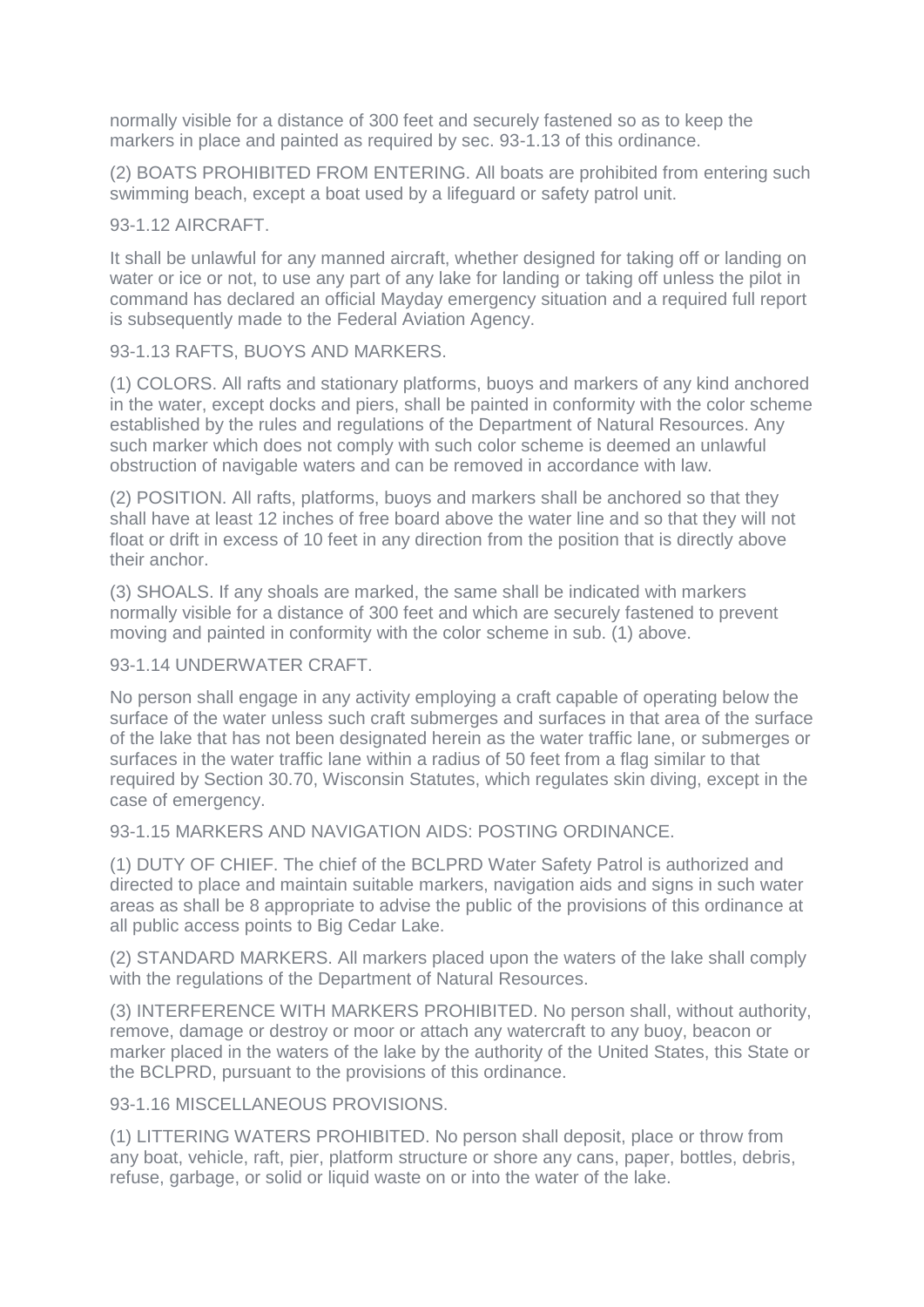(2) DISORDERLY CONDUCT PROHIBITED. No person shall, within the area to which this ordinance applies, engage in violent, abusive, threatening, tumultuous, indecent, obscene, profane, boisterous, unreasonably loud or otherwise disorderly conduct under circumstances in which the conduct tends to cause or provoke a disturbance. Public urination or defecation shall be considered disorderly conduct.

(3) STATE UNDERAGE ALCOHOL PROVISIONS ADOPTED. State underage alcohol laws as found in Sections 125.07(1), 125.07(4)(a), (b), (bs), (c) and (cd) and 125.085(1), (3)(b) and (3)(bd) of the Wisconsin Statutes are adopted herein by reference, including amendments adopted by the State subsequent to the enactment of this ordinance. Any act required to be performed or prohibited by the provisions of any said statute adopted herein by reference is required to be performed or prohibited by this ordinance.

Â 93-1.17 RESISTING OR OBSTRUCTING WATER SAFETY PATROL OFFICERS.

No person shall resist or obstruct any Water Safety Patrol Officer in the performance of duty.

93-1.18 PENALTIES.

1) VIOLATION OF ADOPTED STATE LAWS. Section 30.80, Wisconsin Statues, is adopted herein by reference to cover violations of State boating and water safety laws contained in Sections 30.50 through 30.71, Wisconsin Statutes, which have also been adopted herein by reference in Section 93-1.04 above. subject to the applicable penalties provided for in Section 125.07(1)(b), Section 125.07(4)(bs), (c) and (cd) and Section 125.085(3)(bd), Wisconsin Statutes.

(2) OTHER VIOLATIONS. Any person who shall violate any of the provisions of this ordinance which are not covered under Section 93-1.18(1) above shall, upon conviction of such violation, forfeit not more than the amounts provided in Section 30.80(1), Wisconsin Statutes, provided however that any person who shall violate any of the provisions of Section 93-1.08(8), Power Launching and Retrieving Prohibited, shall forfeit not more than \$150 for the first offence and shall forfeit not more than \$300 upon conviction of the same offence a second or subsequent time within one year, and provided further that any person who shall violate any of the provisions of Section 93- 1.16(3), State Underage Alcohol Provisions Adopted, shall be 9

93-1.19 SEVERABILITY.

I, the undersigned, hereby certify that as of August 1, 2007, the above Big Cedar Lake Protection and Rehabilitation District (BCLPRD) Ordinance is a true and correct copy of BCLPRD Ordinance 93-1, as that Ordinance has been amended by BCLPRD Ordinances 93-1, 94-1, 98-1, 98-2, 2003-3 and 2011-1.

/s/ Roger E. Walsh

Roger E. Walsh, Chairperson

Big Cedar Lake Protection & Rehabilitation District

The provisions of this ordinance shall be deemed severable and it is expressly declared that the BCLPRD would have passed the other provisions of this ordinance irrespective of whether or not one or more provisions may be declared invalid. If any provision of this ordinance or the application to any person or circumstances is held invalid, the remainder of the ordinance and the application of such provisions to other persons or circumstances shall not be affected. NOTE: Ordinance 93-1 was adopted on June 17, 1993 and published on June 22, 1993. Ordinance 94-1 was adopted on February 8, 1994 and published on March 23, 1994. Ordinance 98-1 was adopted on May 18, 1998 and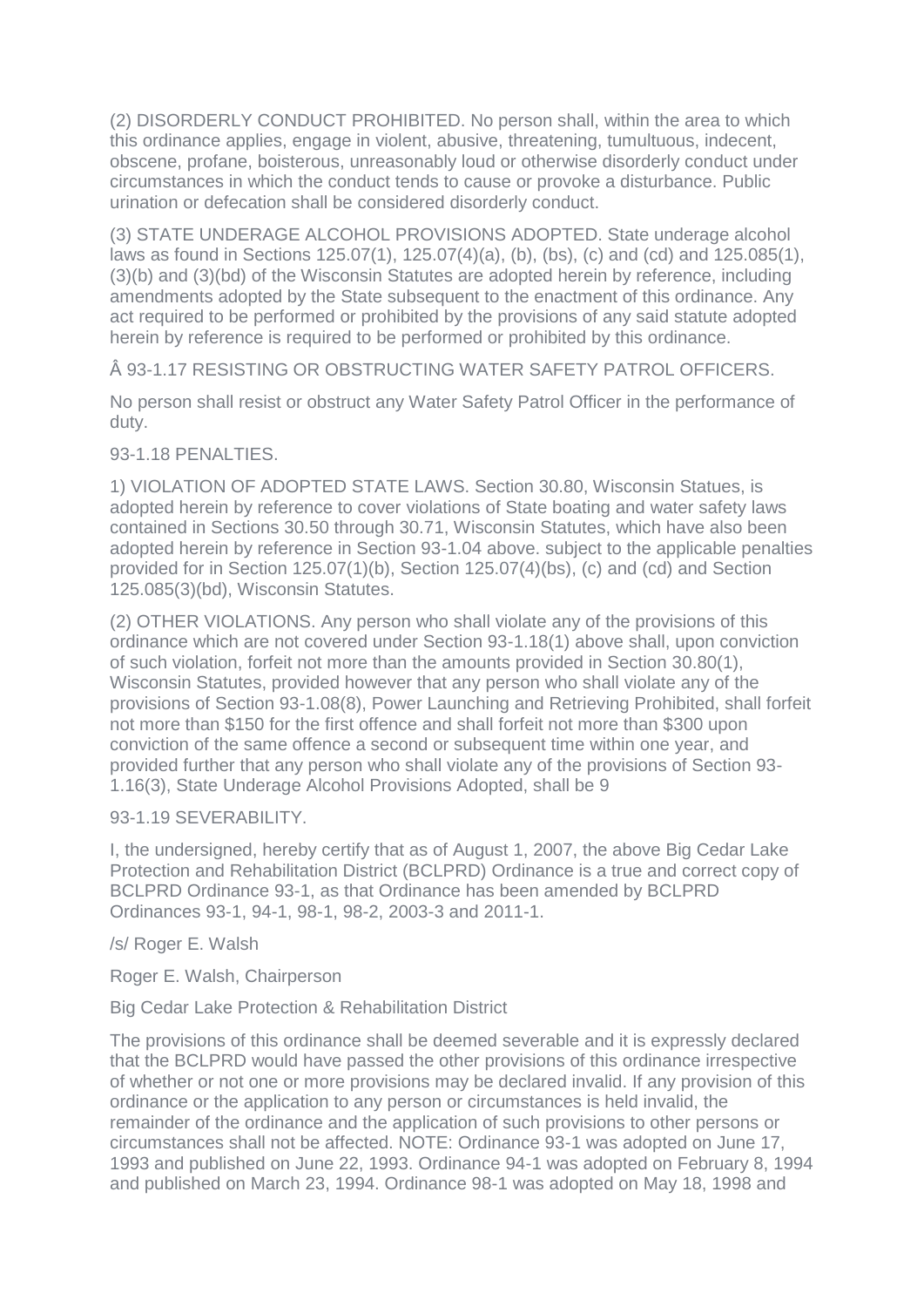published on June 3, 1998. Ordinance 98-2 was adopted on April 8, 1999 and published on April 19, 1999. Ordinance 2003-3 was adopted on January 8, 2004 and published on January 14, 2004. Ordinance 2011-1 was adopted on May 12, 2011 and published on May 24, 2011.)

#### **BIG CEDAR LAKE PROTECTION AND REHABILITATION DISTRICT ORDINANCE NO. 2018-1**

#### **AN ORDINANCE TO ESTABLISH REGULATIONS AT THE LAUNCHING FACILITIES TO BIG CEDAR LAKE AT GONRING DRIVE, HACKER DRIVE AND CEDAR PARK DRIVE RELATING TO CLOSING THESE LAUNCHING FACILITIES WHEN THE TWO PARKING AREAS OIWNED AND OPEATED BY THE BCLPRD ARE FULL WITH 34 VEHICLE UNITS**

WHEREAS the Big Cedar Lake Protection and Rehabilitation District (BCLPRD) is a lake district created under Wis. Stat. Ch. 33 for the purpose of undertaking a program of lake protection and rehabilitation on Big Cedar Lake in Washington County, Wisconsin, and

WHEREAS the BCLPRD owns and operates a boat launching facility on Big Cedar Lake on Gonring Drive and has the authority to establish regulations on the use of such launching facilities at Big Cedar Lake, and

WHEREAS the BCLPRD has been authorized by the Town of West Bend, Wisconsin to establish regulations at the boat launching facilities to Big Cedar Lake at Hacker Drive and at Cedar Park Drive relating to closing the boat launching facilities at Hacker Drive and Cedar Park Drive when the two parking areas owned or leased and operated by the BCLPRD off of Gonring Drive are full with 34 vehicle and/or Vehicle-Trailer units, and

WHEREAS pursuant to NR 1..91(5) the Wisconsin Department of Natural Resources has determined that granting permits for boating access on bodies of water where the maximum access standards are exceeded will materially impair navigation and is detrimental to the public interest, and

WHEREAS public boating access on Big Cedar Lake is at the maximum provided for in NR 1.91(5) at one or more access sites on Big Cedar Lake which in total provide 1 vehicle-trailer unit per 25 open water acres,

NOW THEREFORE, BE IT ORDAINED BY THE COMMISSIONERS OF THE BCLPRD that the following provisions relating to the use of the Gonring Drive, Hacker Drive and Cedar Park Drive launch facilities shall be in effect as of August 1, 2018:

Section 2018-1.1 **BOAT LAUNCHING TO BIG CEDAR LAKE PROHIBITED AT THE GONRING DRIVE, HACKER DRIVE AND CEDAR PARK DRIVE BOAT LAUNCH FACILITIES WHEN THE TWO PARKING AREAS OWNED OR LEASED AND OPERATED BY THE BCLPRD OFF OF GONRING DRIVE ARE FULL WITH 34 VEHICLE AND/OR VEHICLE-TRAILER UNITS.Â Â**

**On Saturdays, Sundays and Holidays, from Memorial Day thru Labor Day of each** year, no person shall launch a boat from the Gonring Drive, Hacker Drive or Cedar Park Drive boat launch facilities unless:

(A) At the time of launching, there is an available parking space in the BCLPRD's two parking areas owned or leased and operated by the BCLPRD off of Gonring Drive for the vehicle and trailer which transported the boat, the western parking area containing 24 parking spaces and the eastern parking area containing 10 parking spaces, and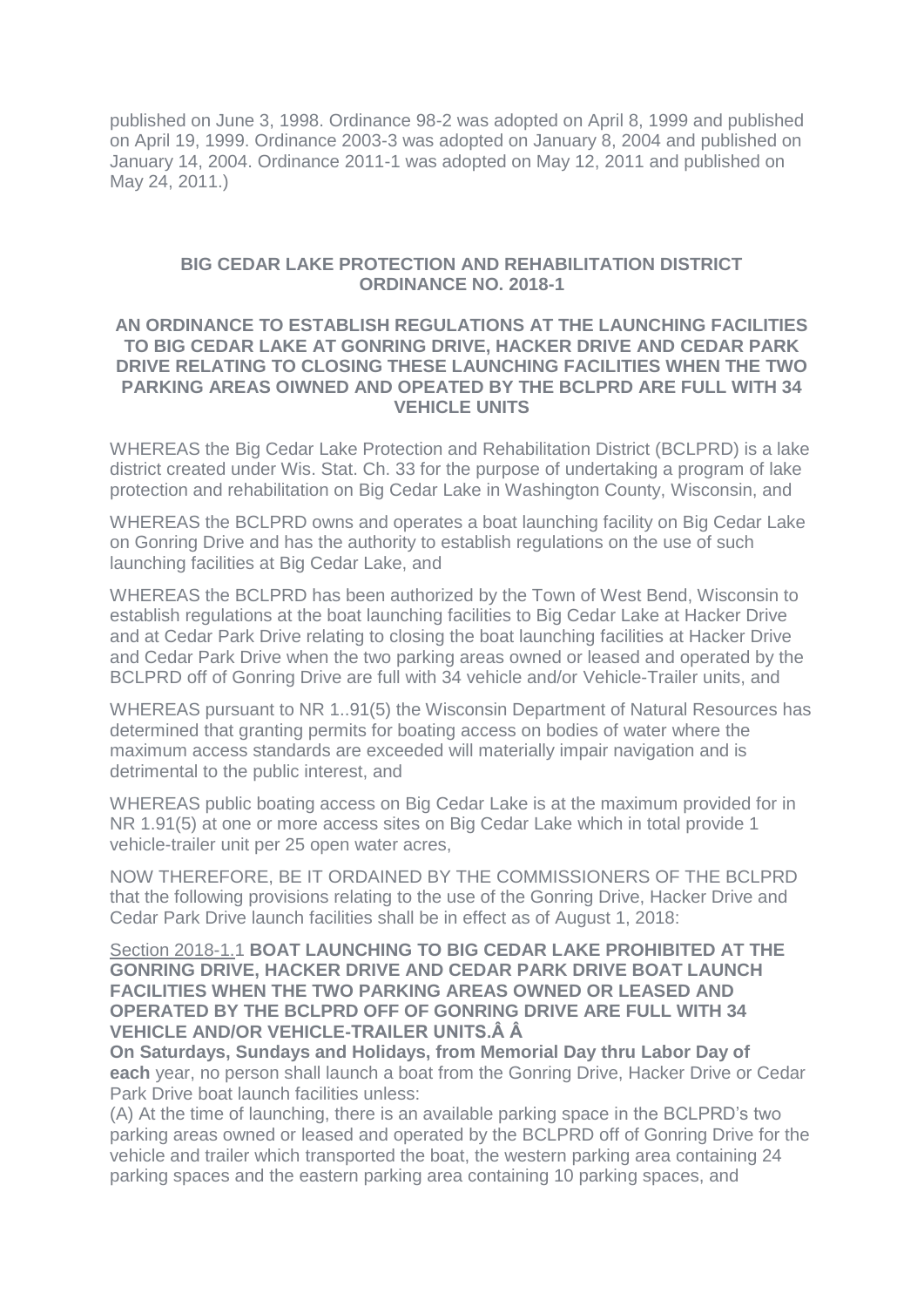(B) such vehicle and trailer is then parked in a parking space in one of the BCLPRD's two parking areas off of Gonring Drive, provided however, to assure that parking in such parking areas is limited to the general public, no owner or tenant of property on Big Cedar Lake shall be required or permitted to park in such parking areas after launching a boat owned or operated by such owner or tenant at such launch facilities

# **Section 2018-1.2 BCLPRD TO ATTEMPT TO CLOSE THE BOAT LAUNCH FACILITIES WHEN PARKING AREAS OFF OF GONRING DRIVE ARE FULL;**

**EFFECT OF FAILURE TO CLOSE.** To aid in accomplishing the prohibition against launching at the Gonring Drive, Hacker Drive and Cedar Park Drive launch facilities, the BCLPRD will attempt to close the launch ramps at the Gonring Drive, Hacker Drive and Cedar Park Drive launch facilities when there is no available parking space in the BCLPRD's two parking areas off of Gonring Drive, provided however, the failure of the BCLPRD to close the launch ramps at the Gonring Drive, Hacker Drive and Cedar Park Drive launch facilities shall not allow any person to launch a boat in violation of Section 2018.1.1.

**Section 2018-1.3. CITATION ENFORCEMENT**. The BCLPRD hereby adopts and authorizes the use of a citation to be issued for violations of ordinances, including ordinances for which a statutory counterpart exists, as provided in Section 66.0113, Wis. Stats. Citations authorized under this Ordinance may be issued by Water Safety Patrol Officers hired or contracted for by the BCLPRD, and/or by any other employee hired by the BCLPRD. Nothing herein shall be construed to prohibit the BCLPRD from enforcing this Ordinance by any other lawful means.

## **Section 2018-1.4. PENALTIES/CASH DEPOSITS.Â**

- 1. The penalty/cash deposit for violations of Ordinance 2018-1.1 shall be \$75 for the first offense and \$150 for the second and/or subsequent offense during the same calendar year. The penalty/cash deposit may be paid at the BCLPRD offices or by mail to the District at 4480 Gonring Dr., West Bend, WI 53095 within ten (10) calendar days of the date the violation occurred. The cancelled check will serve as the receipt.
- 2. In the event a penalty/cash deposit has not been paid to the District under Section 2018-1.4(A) above within ten (10) days of the date the violation occurred, the penalty/cash deposit is to be made with the Clerk of the Circuit Court for Washington County, Wisconsin, and said Clerk shall give a receipt for any penalty/cash deposit that is made in person, unless the penalty/cash deposit amount is mailed in and, in that case, the cancelled check will serve as the receipt. In addition to the penalty/cash deposit required in Section 2018-1.4(A) above that has not been paid to the District within ten (10) days of the date the violation occurred, the penalty/cash deposit shall include a penalty assessment if required by Section 165.87, Wisconsin Statutes, or any other Wisconsin Statute, a jail assessment required by Section 302.46(1), Wisconsin Statutes, or any other Wisconsin Statute, and any applicable fees and court costs prescribed by Wisconsin Statutes.

**Section 2018-1.5. SEVERABILITY.** The provisions of this Ordinance shall be deemed severable and it is expressly declared that the Commissioners of the Big Cedar Lake Protection & Rehabilitation District would have passed the other provisions of this Ordinance irrespective of whether or not one or more provisions may be declared invalid. If any provision of this Ordinance or the application to any person or circumstance is held invalid, the remainder of this Ordinance and the application of such provision to other persons or circumstances shall not be affected.

**Section 2018-1.6. EFFECTIVE DATE.** This Ordinance shall become effective on August 1, 2018, upon passage and publication.

\*\*\*\*\*\*\*\*\*\*\*\*\*\*\*\*\*\*\*\*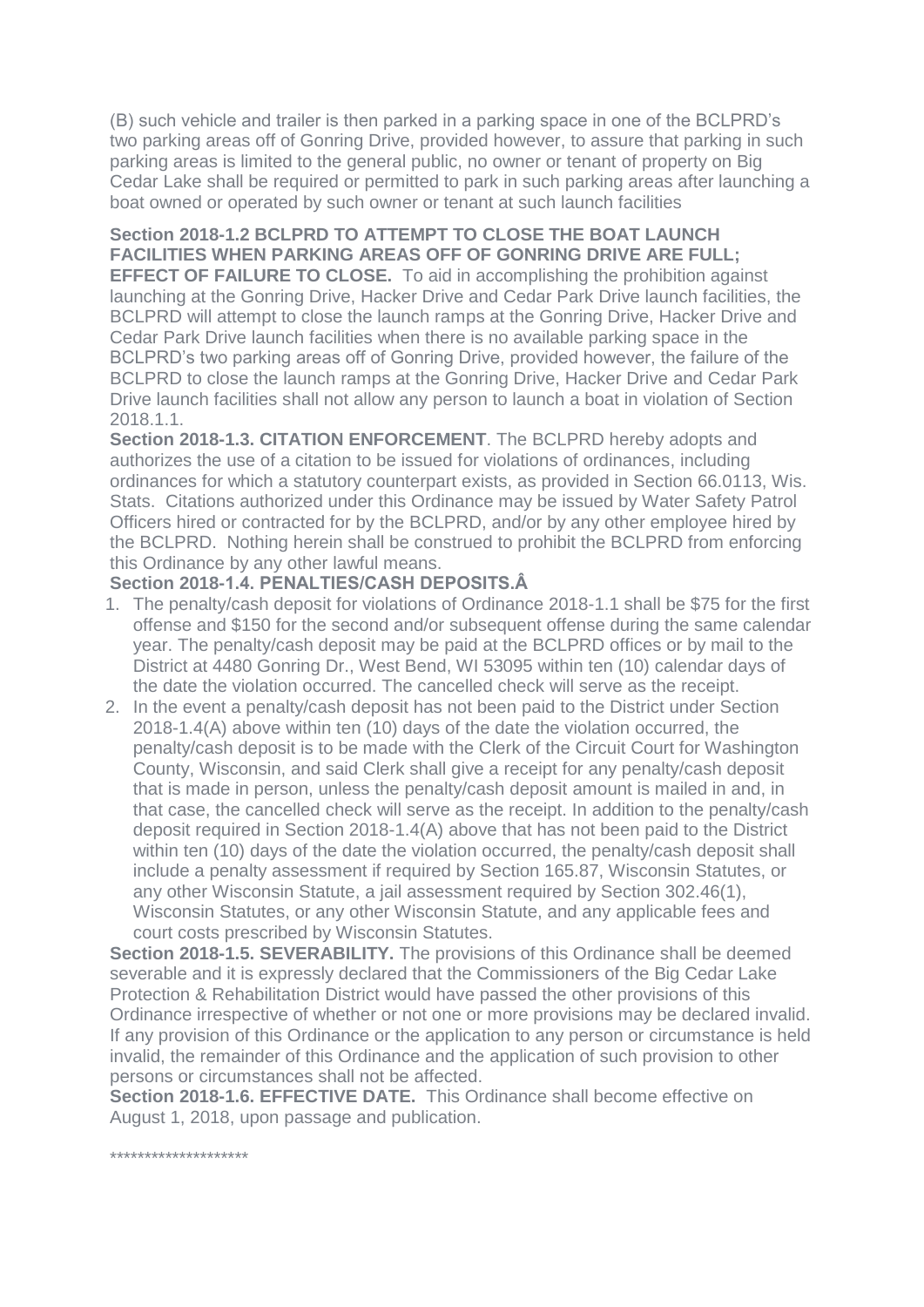I, the undersigned, hereby certify that this Ordinance was adopted by the Commissioners of the BCLPRD on July 11, 2018 and published in the West Bend Daily News on July, 2018 and that this Ordinance is a true and correct copy of BCLPRD Ordinance 2018-1.

Roger E. Walsh, Chairperson

Big Cedar Lake Protection & Rehabilitation District

## **BIG CEDAR LAKE PROTECTION AND REHABILITATION DISTRICT ORDINANCE NO. 2021-1**

#### **AN ORDINANCE TO CORRECT A WISCONSIN STATUTE REFERENCE IN ORDINANCE 2004-2.12, TO REVISE THE DEFINITION OF "ALL-TERRAIN VEHICLE" IN ORDINANCE 2004-2.03(1) AND TO CREATE A DEFINITION OF "UTV" IN ORDINANCE 2004-2.03 AND SET SPEED LIMITS FOR UTVs**

NOW THEREFORE, BE IT ORDAINED BY THE COMMISSIONERS OF THE BIG CEDAR LAKE PROTECTION AND REHABILITATION DISTRICT (BCLPRD) that the following provisions shall be in effect:

Section 1. The first sentence of Ordinance 2004-2.12 is hereby amended to read as follows:

"Wis. Stats. §23.33, §22.33, §346.61, §§346.63 through 346.655, §350.01, §§ 350.05 through 350.12(3m)(d), §350.135 and §350.15, and the related provisions of the Wisconsin Administrative Code, including Chapter NR 6 and NR 64, are adopted herein by reference, including those statutes or rules and regulations related thereto that are adopted by the State or the Department of Natural Resources subsequent to the enactment of this ordinance."

Section 2. Ordinance 2004-2.03(1) is hereby amended to read as follows:

"**(1) ATV** – All Terrain Vehicle means any engine driven device as defined in Wis. Stat. §340.01(2g), (which reads, which has a net weight of 900 pounds or less, which is originally manufactured width of 50 inches or less which is equipped with a seat designed to be straddled by the operator and which is designed by the manufacturer to travel on 3 or more low-pressure tire), the state of the state of the state of the state of the state of the state of the state of the state of the state of the state of the state of the state of the state of the state of

which also means any other multi-axle, two to six wheeled vehicles, or combination wheel and track (runner) vehicles, not otherwise defined herein, powered by a small motor(s) or fan and designed to be operated on snow, ice, grass, dirt, gravel, sand and wetland whether or not required to be licensed by State Law."

Section 3. Change Ordinance 2004-2.03(9} & (10) to Ordinance 2004-2.03 (10) & (11) and create new Ordinance 2004-2.03(9) to read as follows:

"(9) UTV – Utility Terrain Vehicle means a commercially designed and manufactured motor driven device that does not meet federal motor vehicle safety standards in effect on July 1, 2012 that is not a golf cart, low-speed vehicle, dune buggy, mini-truck, or tracked vehicle, that is designed to be used primarily off of a highway and that has and was originally manufactured with, all of the following:

- 1. A weight, without fluids, of 2,000 pounds or less.
- 2. Three or more low- pressure tires or non-pneumatic tires.
- 3. A steering wheel.
- 4. A tail light.
- 5. A brake light.